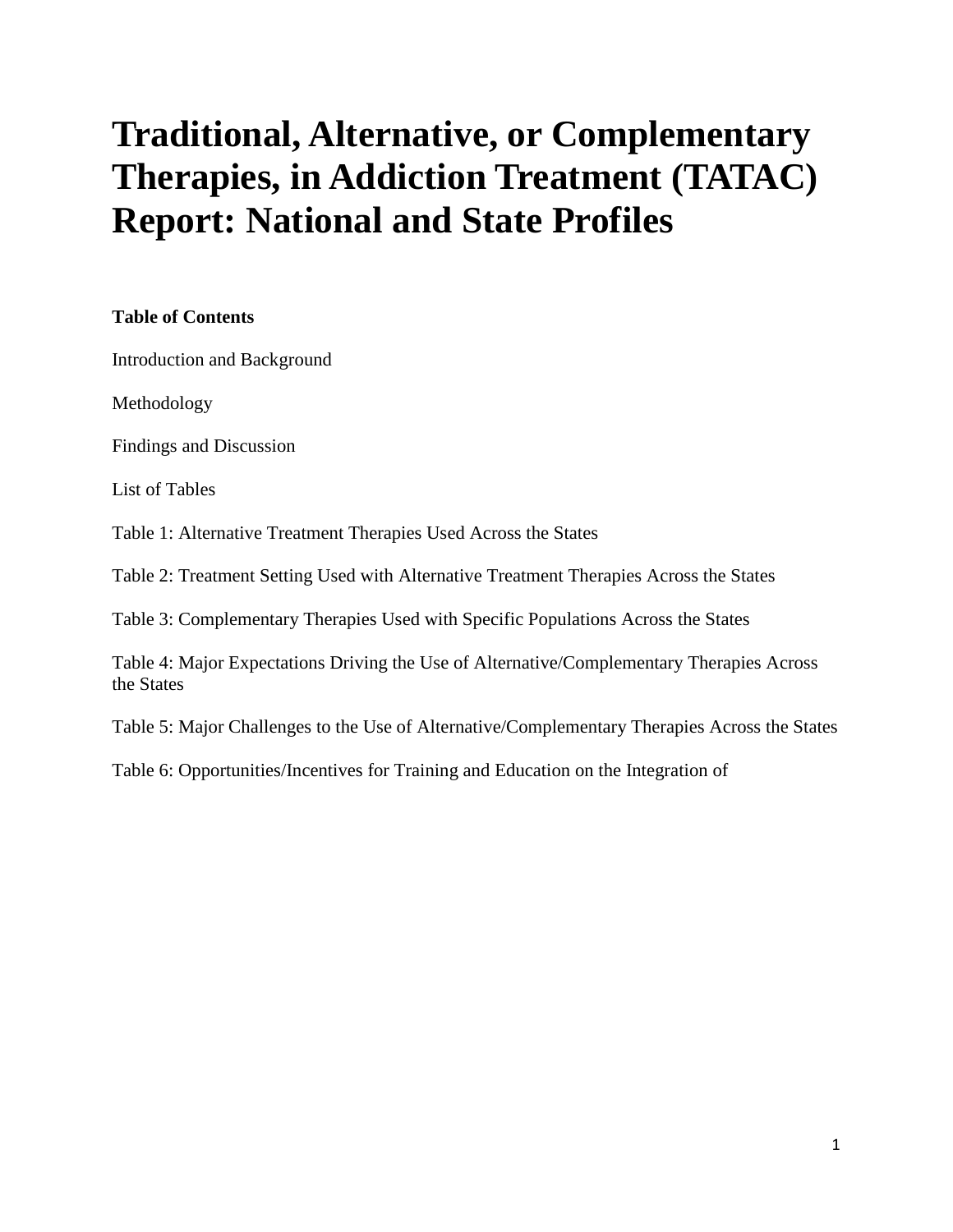# **TATAC Introduction and Background**

The purpose of this report is to present the results of a study conducted by the National Association of State Alcohol and Drug Abuse Directors (NASADAD) which was underwritten by the Center for Substance Abuse Treatment's Office of Pharmacologic and Alternative Therapies (OPAT) to document and catalogue traditional, alternative, or complementary therapies in addiction treatment (TACTAT) used in publicly funded alcohol and other drug (AOD) State treatment systems. The study report is divided into three sections: Introduction and Background, Methodology, and Findings and Discussion. This section explains the basis for the study and the need to learn more about the application and use of TACTAT. The Method section describes the data collection instrument and how the study data were collected and compiled. The Findings and Discussion section presents a summary of the individual State profiles, and an aggregate National profile. In addition, trends and areas that merit additional study are recommended. The Appendices include the individual State profiles, the data collection instrument, definitions of key alternative and complementary therapies, additional comments provided by the States, and the materials on TACTAT presented at the National Association of Alcohol and Drug Abuse Directors (NASADAD) Annual Conference on June 3, 2000. The conference brought together experts in the treatment field to discuss alternative therapies and how they have been integrated into addiction treatment programs.

The TACT meeting included presentations on current research and the integration of acupuncture, transcendental meditation, and botanical applications in the treatment of addictive disorders. The Director for the Center for Addiction and Alternative Medicine Research, Thomas Kiresuk, Ph.D., provided an overview of current research. Following the overview, three different experts made presentations in three alternative therapy areas: Allopathic and Oriental Medicine, (Steven Stepto, M.D., M.P.H., DiplAc., Medical Director of Oakland, CA"s 14<sup>th</sup> Street Clinic) transcendental meditation, (Raju Hajela, M.D., M.P.H., President, Canadian Society of Addiction Medicine) and botanical applications. (Ethan Nebelkopf, Ph.D., Director, Family and Child Guidance Clinic, Native American Health Center) After each presentation, there was a question and answer session that included the State AOD Directors as well as other participants.

Several key issues were addressed concerning the challenges of integrating alternative approaches in addiction treatment with existing conventional approaches in substance abuse treatment. State AOD Directors noted that it is important to have knowledge and a broad understanding and overview of available alternative therapies. They stated that new avenues of funding are needed to support the integration of additional therapies into a more comprehensive set of services for clients. Any integration of alternative therapies should not be implemented at the expense of the existing treatment system. Also noted was the need for more information and research on the effectiveness of some of these approaches and on which populations respond best to selected therapies. State AOD Directors stressed that it is important to achieve a better understanding of which alternative therapies might work best in conjunction with other conventional therapies in various treatment approaches for different substances. Finally, they expressed concerns about credentialing and the development of practice guidelines for those engaged in delivering alternative and complementary services.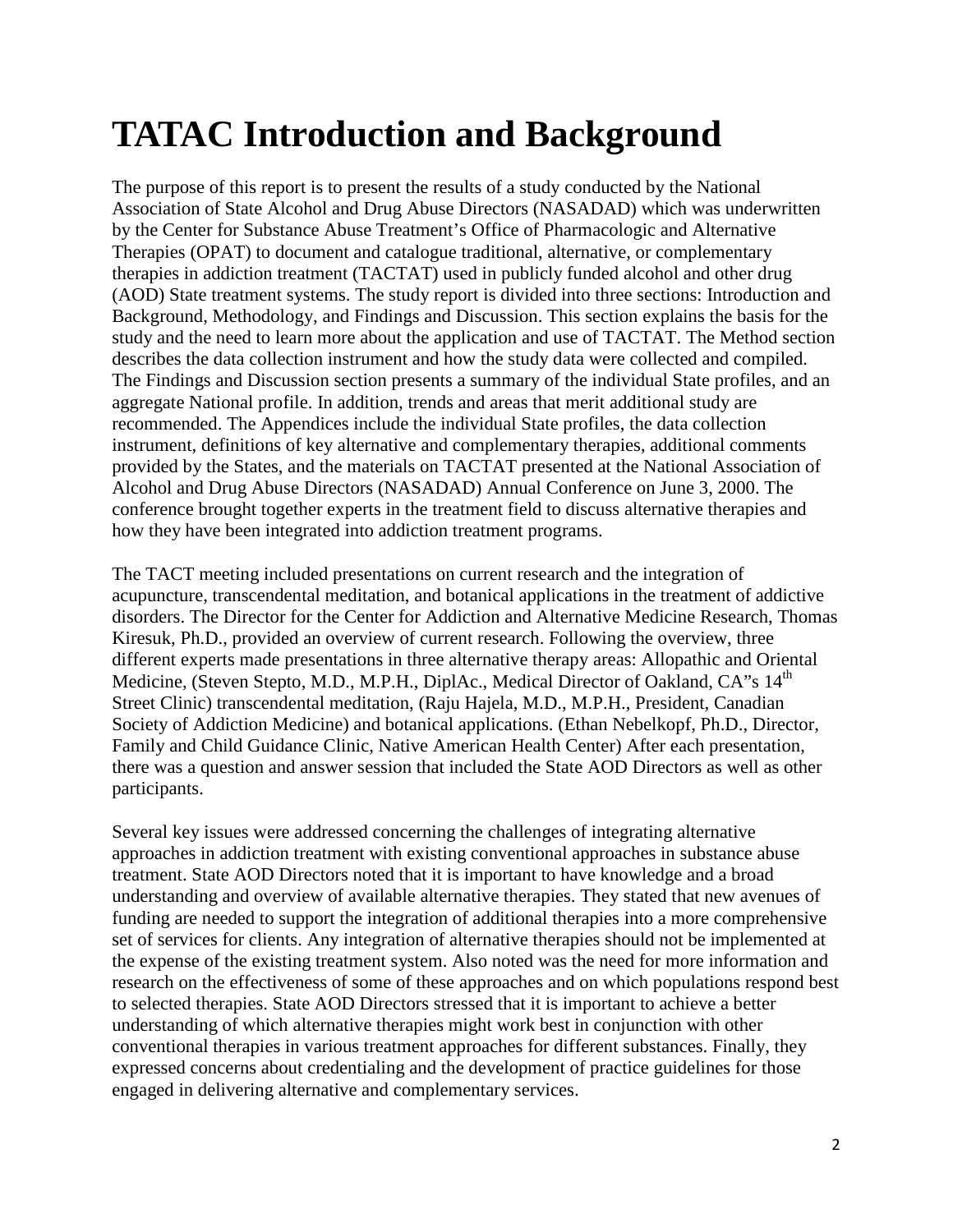Discussions at the NASADAD meting suggested that acupuncture is one of the more widely used alternative therapies within the context of addictions treatment. It has been used as an adjunct to conventional treatment because it seems to reduce the craving for a variety of substances of abuse and appears to contribute to improved treatment retention rates. In particular, acupuncture has been viewed as an effective adjunct to treatment for alcohol and cocaine disorders, and has also played an important role in opiate treatment i.e., methadone maintenance. It is used as an adjunct during maintenance as when tapering methadone doses. The ritualistic aspect of the practice of acupuncture, as part of a comprehensive treatment program provides a stable, comfortable, and consistent environment in which the client can actively participate also enhances the client's sense of engagement in the treatment process. This may, in part, account for reported improvements in treatment retention.

Another commonly used alternative therapy is transcendental meditation (TM). As an adjunct to conventional treatment, this technique has been applied in detoxification as well as in other treatment modalities. It is believed by some that clients use substances in an attempt to bring their body into balance but instead mistakenly create imbalance and stress. TM is used to interrupt the cycle of addiction by helping the body strive for balance or a state of homeostasis. TM significantly decreases physiological arousal and lowers the respiration rate when compared to simply resting with the eyes closed. In sum, this approach attempts to address physiological, psychological, spiritual, and environmental/social factors of the client and achieve a more harmonious state in which the desire for substances of abuse is reduced or eliminated.

Some of the therapies included in TACTAT are referred to as "traditional" therapies because they may derive from spiritual traditions or health practices of indigenous groups outside of the contemporary recognized medical establishment. Other therapies that may be included in TACTAT are: acupuncture, aroma therapy, art therapy, biofeedback, dance therapy, flavor therapy, guided imagery and visualization, herbal remedies, homeopathic remedies, hypnosis, light therapy, massage, meditation/TM, music therapy, nutritional supplements, recreational therapy, reiki, relaxation therapy, shamanic therapies, sound therapy, sweat lodges, and yoga/tai chi. This listing, while not all inclusive, or mutually exclusive does reflect the enormous variety of activities and philosophies that may be subsumed under the general heading of alternative and complementary therapies.

In response to the need to learn more about the application of TACTAT in programs funded, at least in part, by the Substance Abuse Prevention Treatment (SAPT) Block Grant to the States, OPAT requested that NASADAD inventory TACTAT use within the publically supported treatment systems administered by the State AOD agencies. The initiative was designed to collect and compile information on alternative therapies used in an attempt to develop a more complete picture of their nature and scope within State AOD systems.

# **Methodology**

A structured consultation document was crafted to solicit State responses for the varying types of alternative and/or complementary treatments which might be used in publically supported treatment programs and is shown in Appendix C. The consultation document was to allow for the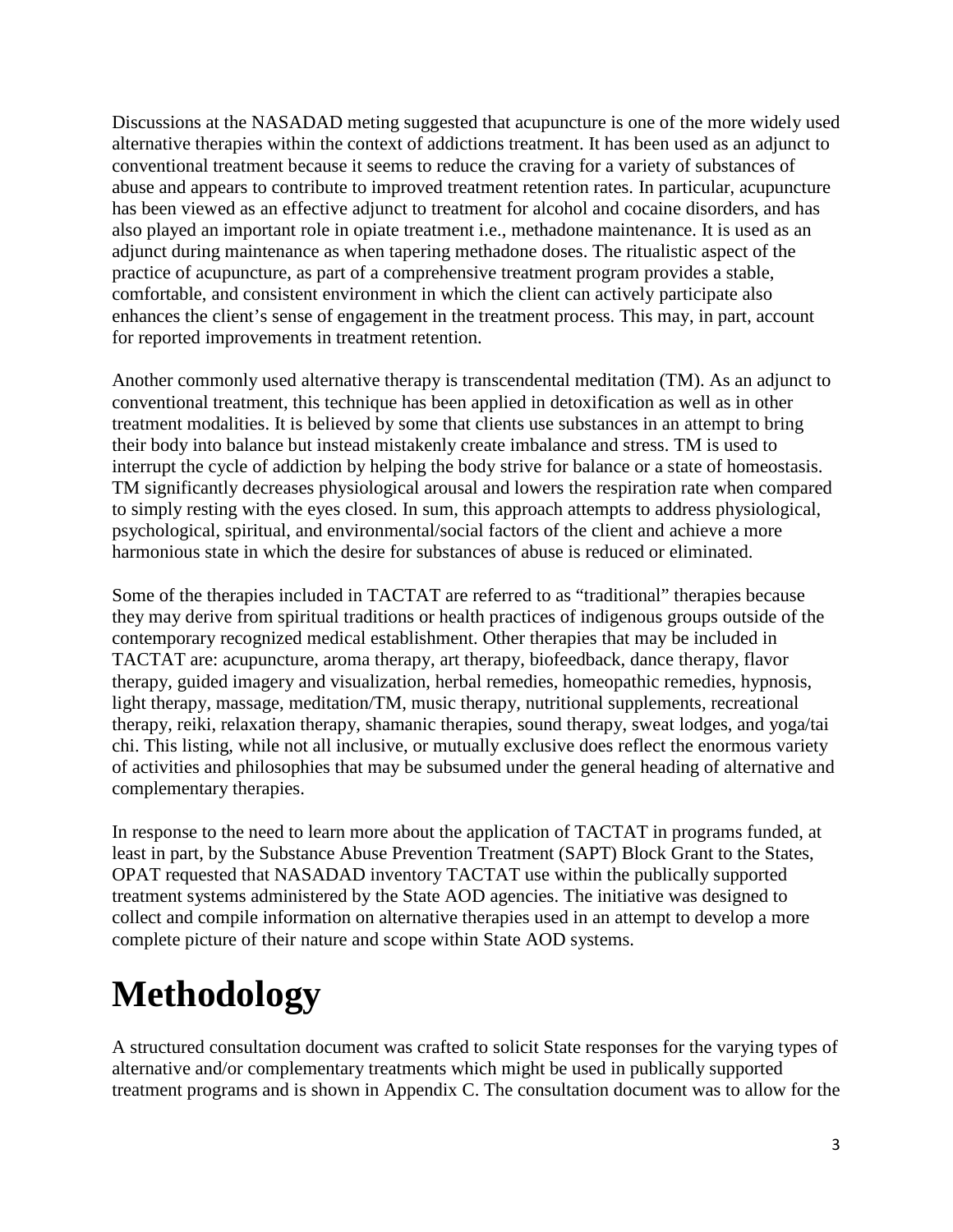construction of an inventory of TACTAT in use within State AOD treatment systems. Accompanying the consultation document was a memorandum urging NASADAD members to participate in the information collection process [\(Appendix D\)](http://nasadad.org/tatac-appendix-d-memorandum-to-state-directors).

The consultation document included a matrix with 18 different types of alternative therapies for the State AOD Directors' consideration, as well as specific questions about alternative and complementary therapies focusing on special populations, major expectations, challenges, perceived incentives for use, effectiveness data, and the existence of practice guidelines. State AOD Directors were asked to indicate which alternative therapies are used in their State, in which treatment settings they are used, what credentialing practices might exist for different complementary therapies, and which alternative therapies are insurance, Medicaid, and State reimbursable. In addition, the consultation document provided an opportunity for State AOD Directors to add to the set of therapies presented in the matrix, as well as to provide additional comments on alternative and complementary trends in their States over the past five years. This document was forwarded to all States, the District of Columbia, and Puerto Rico. The States completed the consultation document as requested and returned them by fax or email to NASADAD. After this information was collected from the States, the responses were catalogued and the results were summarized.

A total of thirty-eight (n=38) out of fifty-two regions (the 50 States, the District of Columbia, and Puerto Rico), responded to the consultation document which produced a response rate of 73 percent. This total includes nine States that responded but indicated no or unknown use of alternative or complementary therapies in their State. These States are: Alabama, Idaho, New Jersey, South Carolina, Georgia, Oklahoma, Rhode Island, Vermont, and Illinois. Responses from each State reporting at least some known use were summarized and are presented as individual State profiles in **Appendix E.** Additional comments were transcribed, attributed by State, and are shown in [Appendix F.](http://nasadad.org/tatac-appendix-f-additional-comments-by-states)

A National profile was created using a simple frequency method to describe and summarize individual State responses. The number of times a response was selected or indicated for each question by each State were summed. Also, percentages were calculated for each response based on the number of States that responded to a specific item compared to the total number of States that responded. The tables in this section reflect an aggregate profile based on the data collected from each responding State. It should be noted, however, that although 18 alternative and complementary therapies were listed in the consultation document, there was space for each State to add other therapies that they used. This additional information is presented in the individual State profiles but is not included in the National profile.

Six tables present data collected and summarized across States, which provide a national overview of findings in this study. [Table 1](http://nasadad.org/resources/TATAC/table1.htm) shows information on the type of therapy offered, the average number of years used, the amount of usage, and credentialing and insurance information. [Table 2](http://nasadad.org/resources/TATAC/table2.htm) shows the treatment settings (detoxification, residential, outpatient, and methadone) in which selected therapies are used. [Table 3](http://nasadad.org/resources/TATAC/table3.htm) demonstrates which therapies are used with specific populations and identifies those populations. [Table 4](http://nasadad.org/resources/TATAC/table4.htm) presents a national view of major expectations driving the use of alternative or complementary therapies and [Table 5](http://nasadad.org/resources/TATAC/table5.htm) presents a national view of the major challenges to the use of alternative and complementary therapies.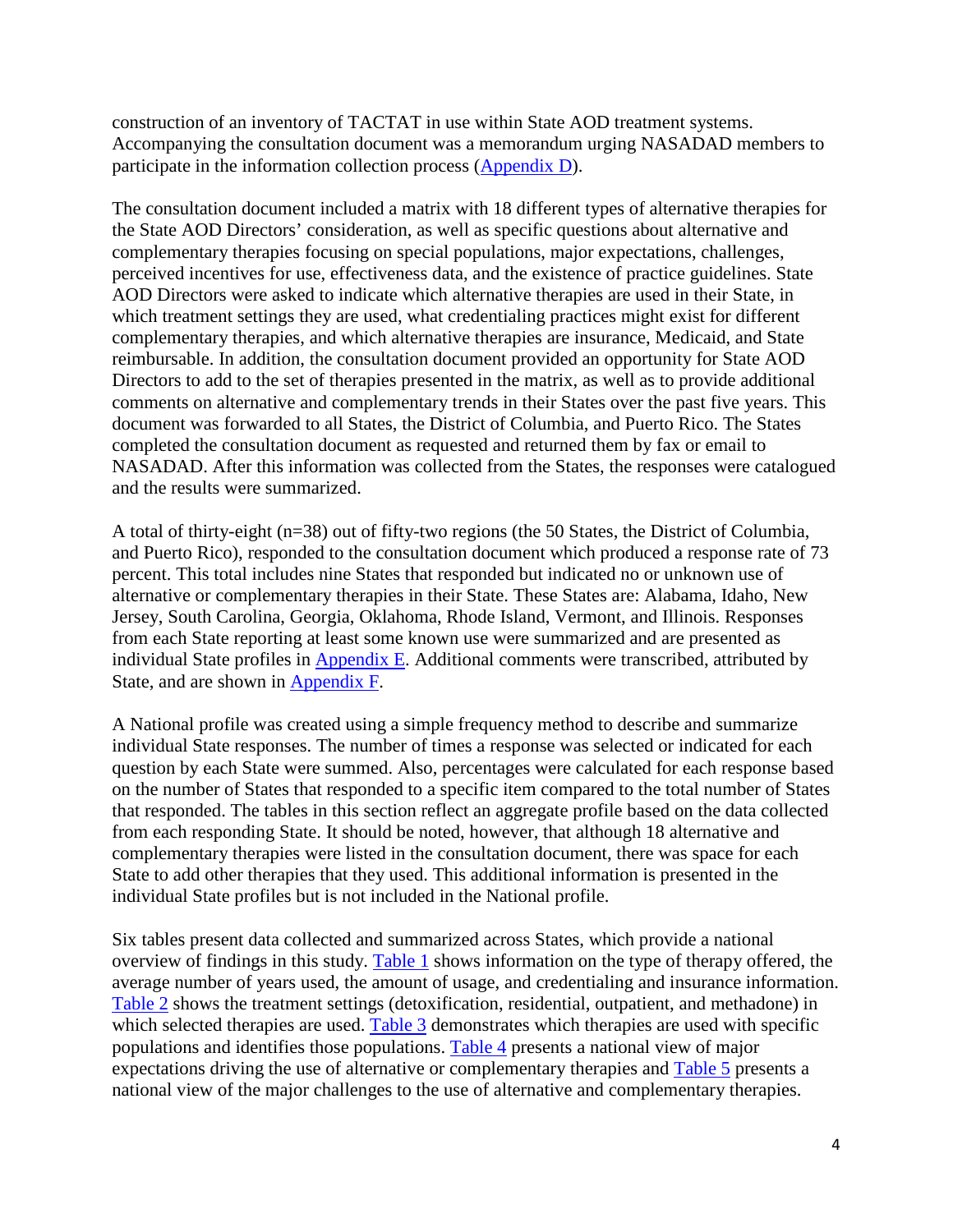Finally, [Table 6](http://nasadad.org/resources/TATAC/table6.htm) shows a few types of opportunities across the States for training and education in alternative and complementary therapies.

# **TATAC Findings and Discussion**

Based on the data presented in [Table 1,](http://nasadad.org/resources/TATAC/table1.htm) 29 out of 38 States indicated that they used one or more alternative and complementary therapies in their State. The top ten alternative or complementary therapies used are:

Recreational Therapy (n=17);

Relaxation Training (n=17);

Acupuncture (n=16);

Guided Imagery (n=16);

Nutrition/Vitamins (n=14);

Sweat Lodges (n=13);

Meditation/Transcendental Meditation (n=11);

Music Therapy (n=10);

Biofeedback (n=9); and

Hypnosis (n=8).

The average length of time used for alternative therapies ranged from 4 years to 13.5 years. The top five therapies in use the longest are as follows: relaxation training (13.7 years), guided imagery (12.7 years), meditation/TM (11.5 years), hypnosis (10.7 years), and music therapy (10.5 years).

Many of these alternative therapies are used in different treatment settings. [Table 2](http://nasadad.org/resources/TATAC/table2.htm) shows that many of the therapies are used in the four major treatment settings: detoxification, residential, outpatient, and methadone treatment. In particular, acupuncture, guided imagery, hypnosis, meditation/TM, music therapy, nutrition/vitamins, recreational therapy, and relaxation training are used in all of the treatment settings. This finding suggests that the use of alternative or complementary therapies may add value across the full range of conventional substance abuse treatment.

As shown in [Table 3,](http://nasadad.org/resources/TATAC/table3.htm) alternative and complementary therapies were used with specific populations that include adolescents, women, criminal justice populations, Native American populations, African American populations, and Native Hawaiian populations. Multiple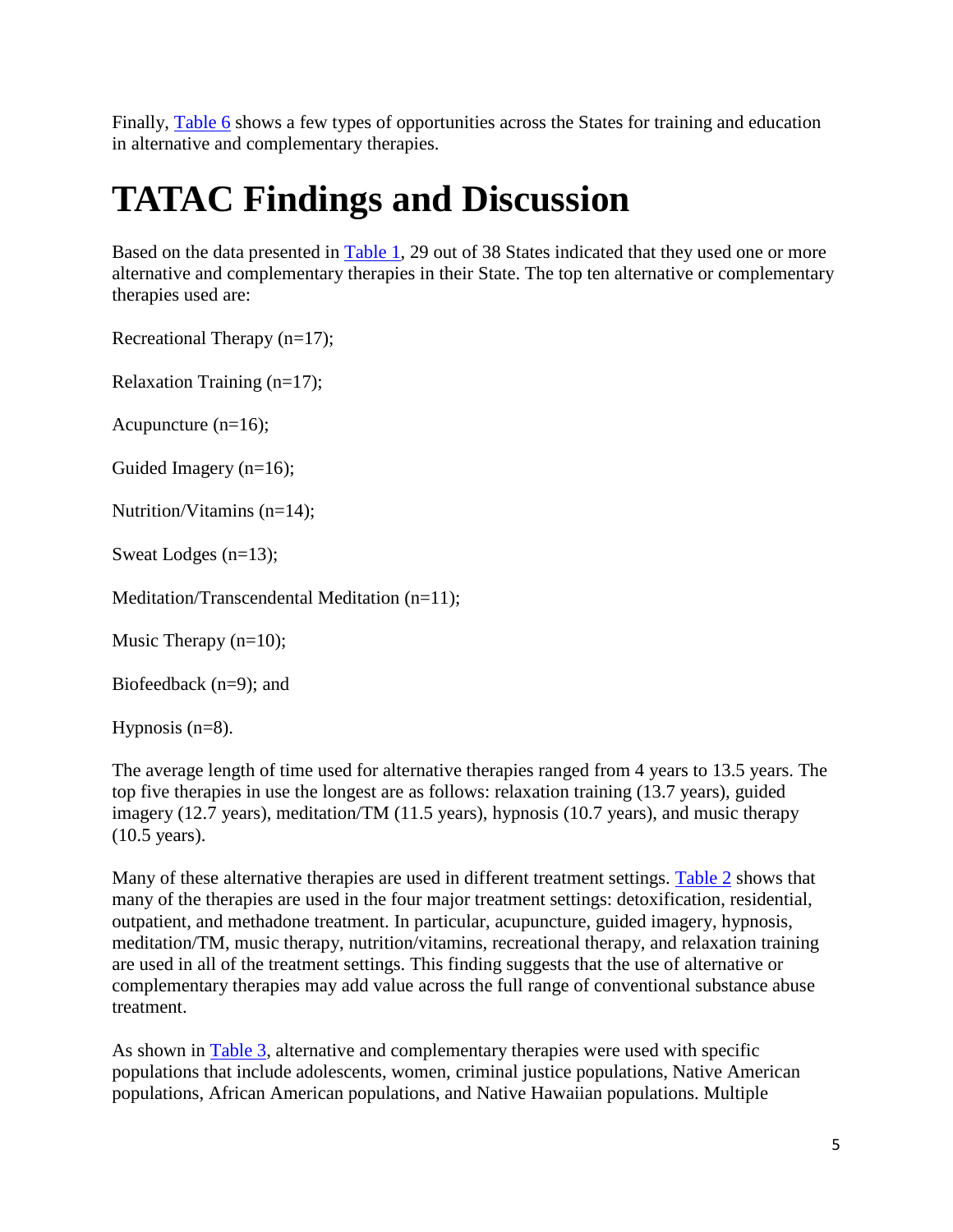alternative and complementary therapies were applied to adolescent, women, and criminal justice populations. Alternative and complementary therapies geared toward the treatment of specific racial/ethnic populations were limited compared to other specific populations. Again, many of the same alternative treatments used in all four treatment settings are also used for specific populations including: acupuncture, guided imagery, meditation/TM, music therapy, nutrition/vitamins, recreational therapy, and relaxation training. One therapy, sweat lodges, is used specifically with Native Americans in a number of western States.

The State Directors were asked to list the top four major expectations driving the use of alternative/complementary treatment therapies [\(Table 4\)](http://nasadad.org/resources/TATAC/table4.htm). The first choice for major expectations selected most frequently across all States are as follows:

1. Improved retention (n=6);

2. Holistic philosophy (n=4);

3. Improved client treatment outcomes (n=3);

Cultural sensitivity (n=2);

Relaxation/Stress management (n=2);

Spirituality  $(n=1)$ ;

Integrated medicine trend (n=1);

Acupuncture (n=1);

Funding  $(n=1)$ ; and

Multidimensional treatment approach (n=1).

Similarly, the State Directors were asked to name the top four major challenges they faced with the use of alternative/complementary treatment therapies [\(Table 5\)](http://nasadad.org/resources/TATAC/table5.htm).The first choice for major challenges selected most frequently across all States are as follows:

1. Lack of trained personnel (n=8);

Lack of reimbursement (n=7);

Lack of research/data  $(n=4)$ :

Lack of knowledge (n=2);

Lack of funding  $(n=2)$ ;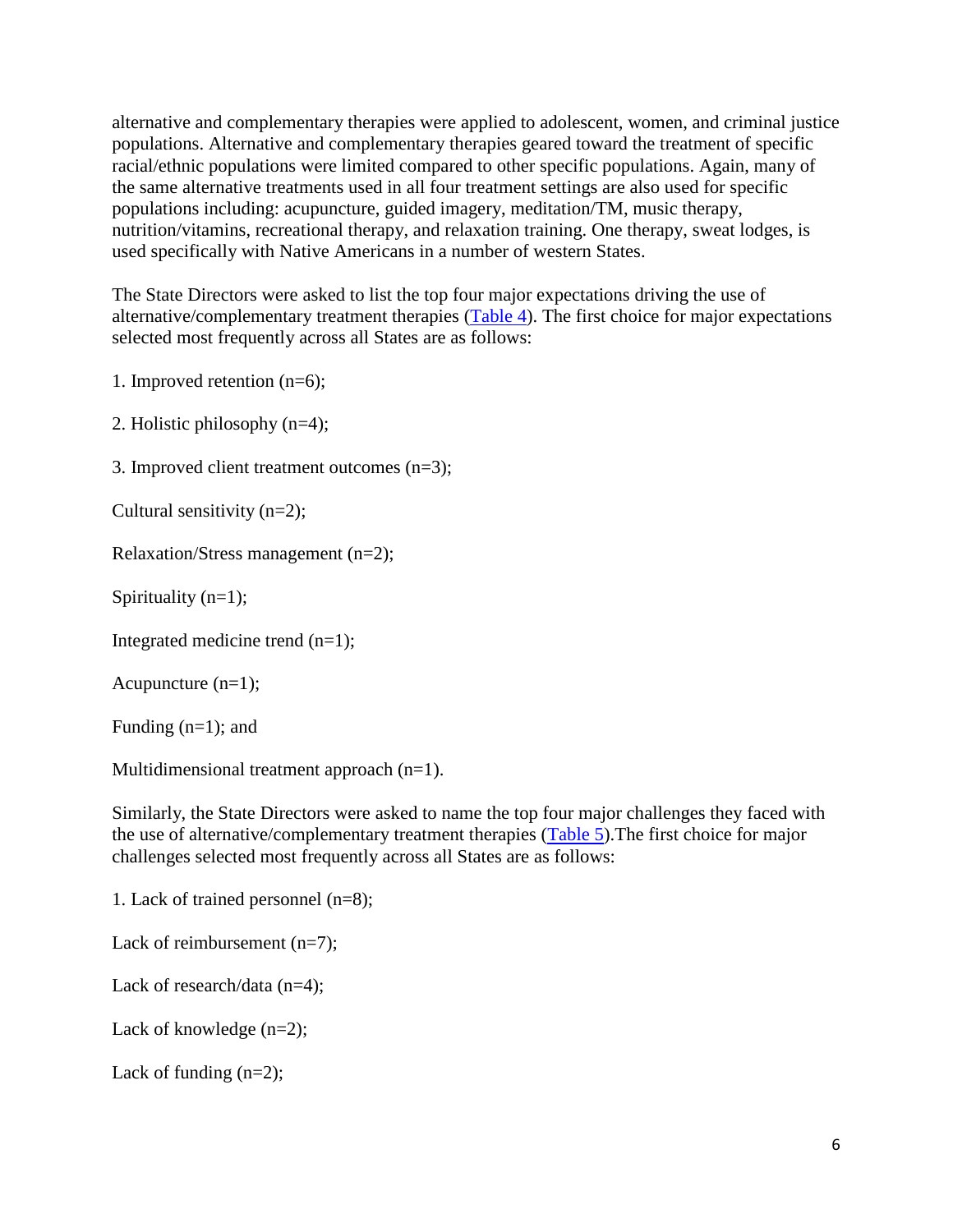Lack of interest  $(n=1)$ ; and

Resistance of certified acupuncturist to less qualified persons performing acupuncture (n=1).

[Table 6 d](http://nasadad.org/resources/TATAC/table6.htm)escribes the opportunities/incentives for training and education on the integration of alternative therapies in addiction treatment for the States. For States that indicated the availability of training, 11 percent stated that they provide training and education when funds are available, 8 percent cited State/Division sponsored training as an opportunity/incentive, and 8 percent stated that opportunities are available with certain alternative therapies. Clearly, the availability of training and education for these therapies is limited.

In general, the results of this report support the fact that alternative and complementary therapies are being used selectively as an adjunct to addiction treatment under the assumption that these therapies increase retention rates and otherwise contribute to treatment effectiveness. These alternative therapies have been used for long periods of time in some locations and not at all in other locations across the nation. There is considerable overlap in the types of therapies that are used among the States although there are some therapies such as recreation and acupuncture which are used much more often than other therapies. Some alternative and complementary therapies are frequently applied in various treatment settings for the general treatment population as is the case for acupuncture, and other therapies are limited to specific populations as was reported for sweat lodges among Native Americans and the criminal justice population. Although these therapies are currently being used, there is little data available that supports the effectiveness of these therapies or that explains how they actually work in the treatment of substance abuse. Factors cited as limiting the application of these therapies in substance abuse treatment include the lack of trained personnel, the lack of funding, and the lack of research data among others.

In this study, the alternative and complementary therapies currently in use within State AOD treatment systems have been catalogued along with additional information associated with the use of these therapies. Individual State profiles and a National profile on alternative and complementary therapies currently in use were created. However, there are still many unanswered questions about the benefit and application of these therapies as an adjunct to conventional methods for substance abuse treatment. Further research is needed to address the extent to which these therapies are used, the way in which they are used, and the effectiveness of their use. It is important to understand the best method for combining and/or integrating alternative and complementary therapies with conventional treatment approaches. Finally, further research could provide more in-depth opportunities to examine the relationship between the use of alternative and complementary therapies, treatment settings, special populations, type of substance abused, and treatment outcomes.

A knowledge acquisition and dissemination program to focus on these therapies could be established by SAMHSA and complemented by the inclusion of alternative and complementary therapies in the clinical trials network established by the National Institute on Drug Abuse (NIDA) and similar initiatives under the National Institute of Alcohol Abuse and Alcoholism (NIAAA). Under the auspices of NASADAD a panel of State AOD Directors and other experts could be convened that would provide information, insight, assistance, and direction to the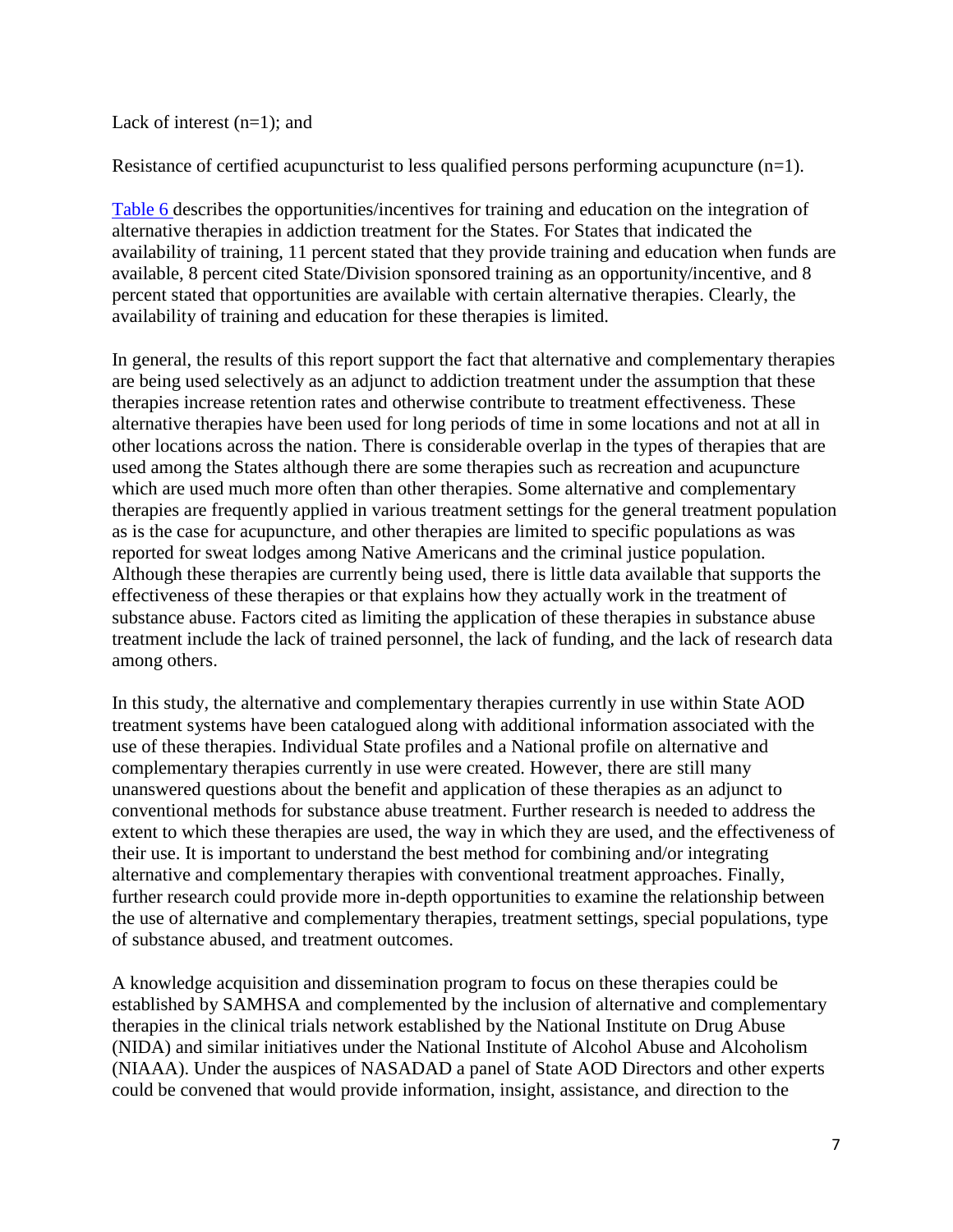overall agenda for research activities and studies on an ongoing basis. This proposed process would create an opportunity for those persons knowledgeable in the application of alternative and complementary therapies in the States and those persons knowledgeable in AOD research to focus on mutually agreeable subject areas. The results of such a program of research could have a beneficial and lasting influence on the evolution of alcohol and other drug treatment at both the system and client levels.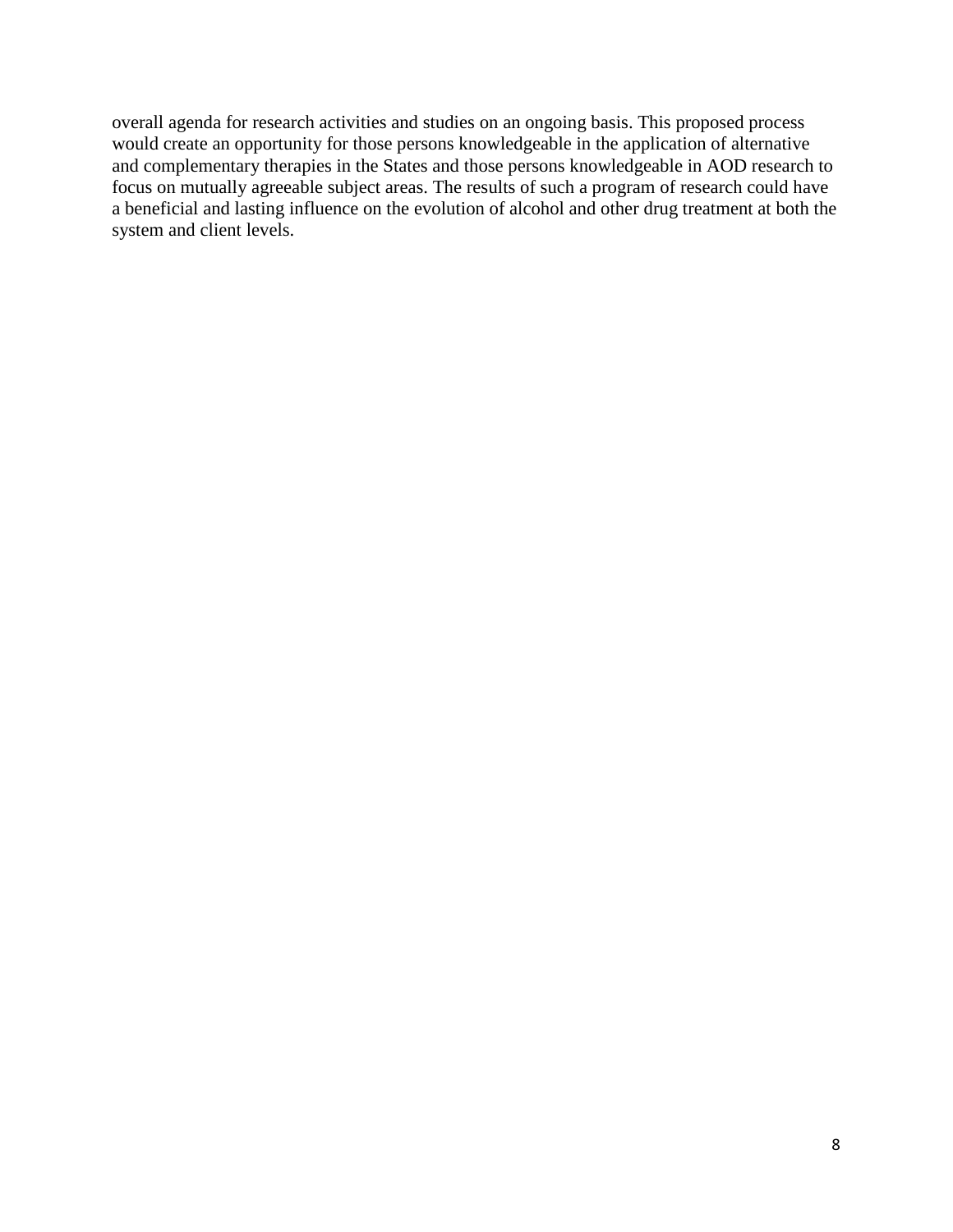| <b>Type of Alternative or</b><br>Complementary<br><b>Therapy Offered</b> | Average<br>years used | <b>Total number</b><br>and<br>percentage of<br><b>States using</b><br>the therapy | <b>Total number</b><br>and<br>percentage of<br>credentialing<br>required | <b>Total</b><br>number and<br>percentage of<br>insurance,<br>Medicaid, or<br><b>State</b><br>reimbursable<br>fees used |
|--------------------------------------------------------------------------|-----------------------|-----------------------------------------------------------------------------------|--------------------------------------------------------------------------|------------------------------------------------------------------------------------------------------------------------|
| Acupuncture                                                              | 7.3                   | 16(42%)                                                                           | 13 (34%)                                                                 | 7(18%)                                                                                                                 |
| Aroma Therapy                                                            | $\boldsymbol{0}$      | $0(0\%)$                                                                          | $0(0\%)$                                                                 | $0(0\%)$                                                                                                               |
| Biofeedback                                                              | 8.6                   | 9(24%)                                                                            | 2(5%)                                                                    | 3(8%)                                                                                                                  |
| Guided Imagery                                                           | 12.7                  | 16(42%)                                                                           | 2(5%)                                                                    | 7(18%)                                                                                                                 |
| Herbals                                                                  | 4.3                   | $4(11\%)$                                                                         | $0(0\%)$                                                                 | 1(3%)                                                                                                                  |
| Homeopathy                                                               | $\boldsymbol{0}$      | $0(0\%)$                                                                          | $0(0\%)$                                                                 | $0(0\%)$                                                                                                               |
| Hypnosis                                                                 | 10.7                  | 8(21%)                                                                            | $4(11\%)$                                                                | 3(8%)                                                                                                                  |
| <b>Light Therapy</b>                                                     | 6                     | 3(8%)                                                                             | 1(3%)                                                                    | 2(5%)                                                                                                                  |
| Meditation/TM                                                            | 11.5                  | 11 (29%)                                                                          | 1(3%)                                                                    | 6(16%)                                                                                                                 |
| Music Therapy                                                            | 10.5                  | 10(26%)                                                                           | 1(3%)                                                                    | 5(13%)                                                                                                                 |
| Nutrition/Vitamins                                                       | 10.5                  | 14 (37%)                                                                          | $0(0\%)$                                                                 | 3(8%)                                                                                                                  |
| <b>Recreational Therapy</b>                                              | 15                    | 17 (45%)                                                                          | 2(5%)                                                                    | 7(18%)                                                                                                                 |
| Reiki                                                                    | $\boldsymbol{0}$      | $0(0\%)$                                                                          | $0(0\%)$                                                                 | $0(0\%)$                                                                                                               |
| <b>Relaxation Training</b>                                               | 13.7                  | 17 (45%)                                                                          | 1(3%)                                                                    | 5(13%)                                                                                                                 |
| Shamanic Therapy                                                         | $\boldsymbol{0}$      | $0(0\%)$                                                                          | $0(0\%)$                                                                 | $0(0\%)$                                                                                                               |
| Sound Therapy                                                            | 5                     | 1(3%)                                                                             | $0(0\%)$                                                                 | 1(3%)                                                                                                                  |

## **Table 1: Alternative Treatment Therapies Used Across the States**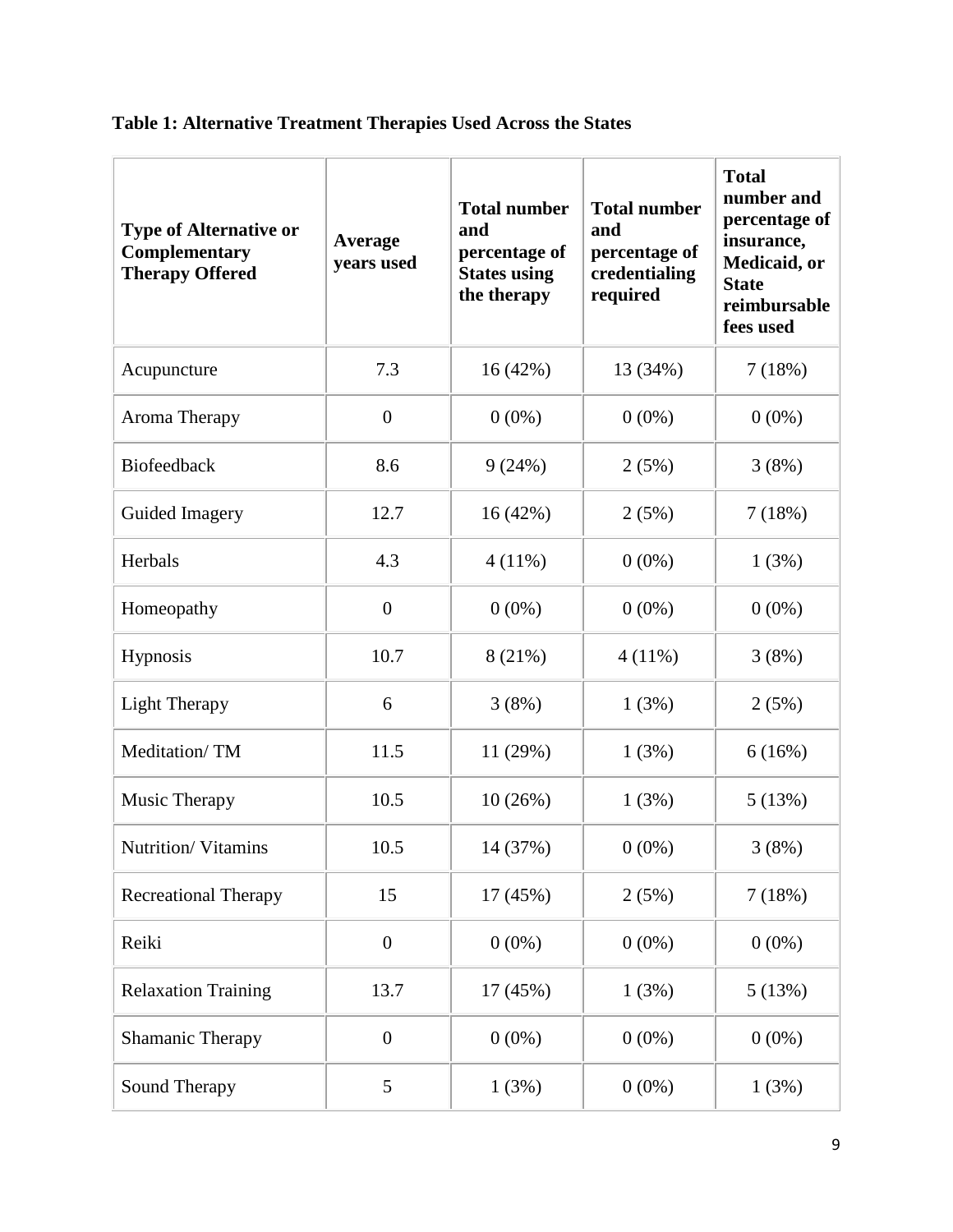| Sweat lodges  | 9.9 | 13 (34%) | $0(0\%)$ | 2(5%) |
|---------------|-----|----------|----------|-------|
| Yoga/T'ai Chi | 4   | 6(16%)   | (3%)     | 3(8%) |

### **Table 2: Treatment Settings Used with Alternative Treatment Therapies across the States**

| <b>Type of Alternative or</b><br><b>Complementary Therapy</b><br><b>Offered</b> | <b>Detox</b> | <b>Residential</b> | <b>Outpatient</b> | <b>Methadone</b> |
|---------------------------------------------------------------------------------|--------------|--------------------|-------------------|------------------|
| Acupuncture                                                                     | 8(21%)       | 6(16%)             | 11 (29%)          | 8(21%)           |
| Aroma Therapy                                                                   | $0(0\%)$     | $0(0\%)$           | $0(0\%)$          | $0(0\%)$         |
| Biofeedback                                                                     | 1(3%)        | 2(5%)              | 6(16%)            | $0(0\%)$         |
| Guided Imagery                                                                  | 1(3%)        | 10(26%)            | 12 (32%)          | 2(5%)            |
| Herbals                                                                         | $0(0\%)$     | 1(3%)              | $4(11\%)$         | $0(0\%)$         |
| Homeopathy                                                                      | $0(0\%)$     | $0(0\%)$           | $0(0\%)$          | $0(0\%)$         |
| Hypnosis                                                                        | 2(5%)        | $4(11\%)$          | 7(18%)            | $0(0\%)$         |
| <b>Light Therapy</b>                                                            | $0(0\%)$     | 2(5%)              | 3(8%)             | $0(0\%)$         |
| Meditation/TM                                                                   | $4(11\%)$    | 11 (29%)           | 10(26%)           | $4(11\%)$        |
| Music Therapy                                                                   | 2(5%)        | 8(21%)             | 6(16%)            | 1(3%)            |
| Nutrition/Vitamins                                                              | 5(13%)       | 9(24%)             | 8(21%)            | 2(5%)            |
| <b>Recreational Therapy</b>                                                     | 2(5%)        | 14 (37%)           | 9(24%)            | 1(3%)            |
| Reiki                                                                           | $0(0\%)$     | $0(0\%)$           | $0(0\%)$          | $0(0\%)$         |
| <b>Relaxation Training</b>                                                      | $4(11\%)$    | 12 (32%)           | 12 (32%)          | 3(8%)            |
| Shamanic Therapy                                                                | $0(0\%)$     | $0(0\%)$           | $0(0\%)$          | $0(0\%)$         |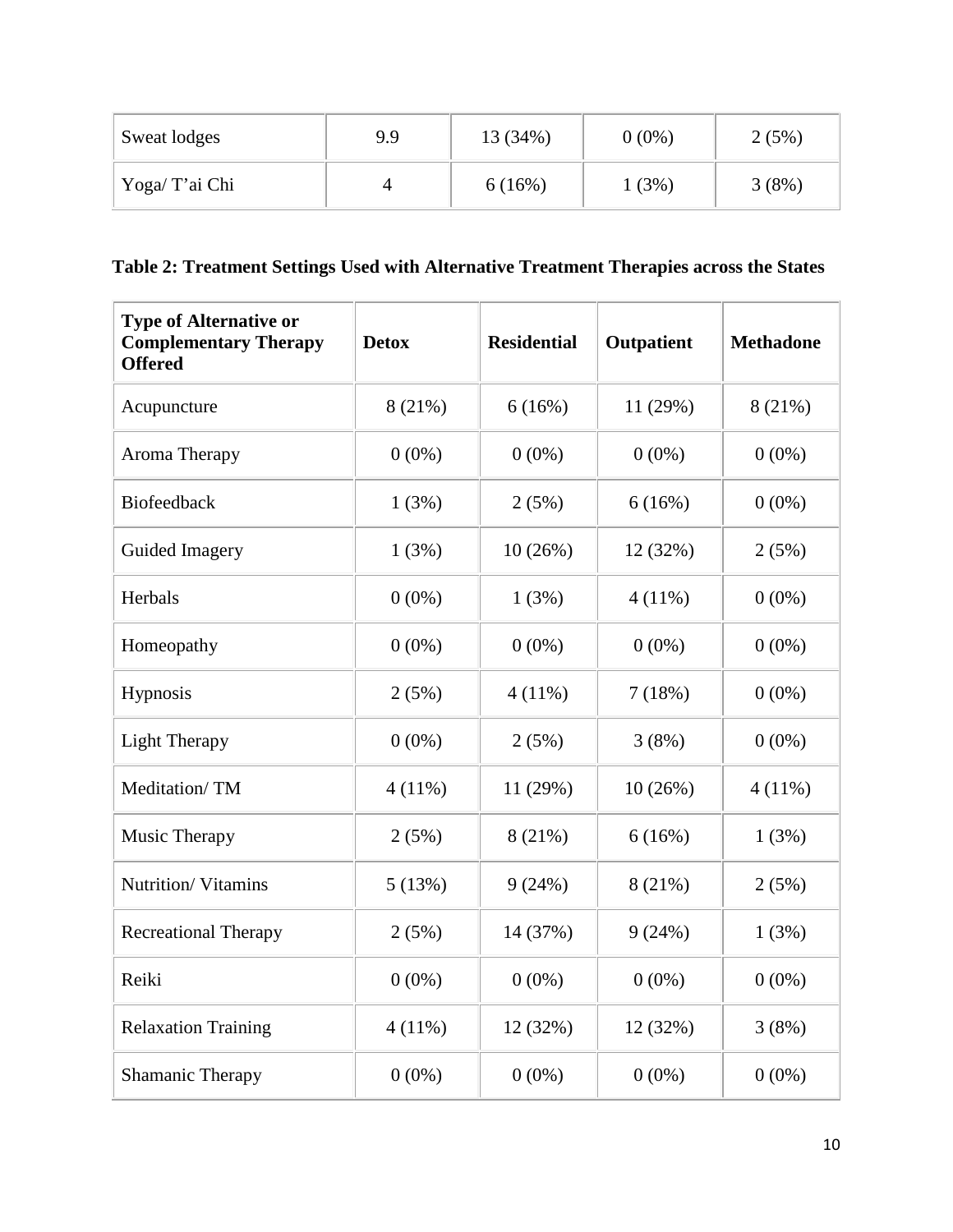| Sound Therapy  | 1(3%) | 1(3%)  | 1(3%)  | $0(0\%)$ |
|----------------|-------|--------|--------|----------|
| Sweat lodges   | 1(3%) | 8(21%) | 6(16%) | $0(0\%)$ |
| Yoga/ T'ai Chi | 1(3%) | 3(8%)  | 3(8%)  | $0(0\%)$ |

## **Table 3: Complementary Therapies Used with Specific Populations across the States**

| <b>Type of Alternative or</b><br><b>Complementary Therapy</b><br><b>Offered</b> | <b>Total number and</b><br>percentage of<br>complementary<br>therapies used | <b>Specific populations</b>                                                       |
|---------------------------------------------------------------------------------|-----------------------------------------------------------------------------|-----------------------------------------------------------------------------------|
| Acupuncture                                                                     | 5(13%)                                                                      | Women's programs, criminal<br>justice populations, Native<br>American populations |
| Biofeedback                                                                     | 1(3%)                                                                       | Women, adolescents, criminal<br>justice populations                               |
| Guided Imagery                                                                  | 1(3%)                                                                       | Adolescents                                                                       |
| Meditation/TM                                                                   | 3(8%)                                                                       | Women's programs, adolescents,<br>and criminal justice populations                |
| Music Therapy                                                                   | 2(5%)                                                                       | Women, adolescents, and<br>criminal justice and African<br>American populations   |
| Nutrition/Vitamins                                                              | 2(5%)                                                                       | Women and adolescents                                                             |
| <b>Recreational Therapy</b>                                                     | 5(13%)                                                                      | Adolescents, Native Hawaiians,<br>and criminal justice populations                |
| <b>Relaxation Training</b>                                                      | 3(8%)                                                                       | Women, adolescents, and<br>criminal justice populations                           |
| Sweat lodges                                                                    | 6(16%)                                                                      | Native Americans and criminal<br>justice populations                              |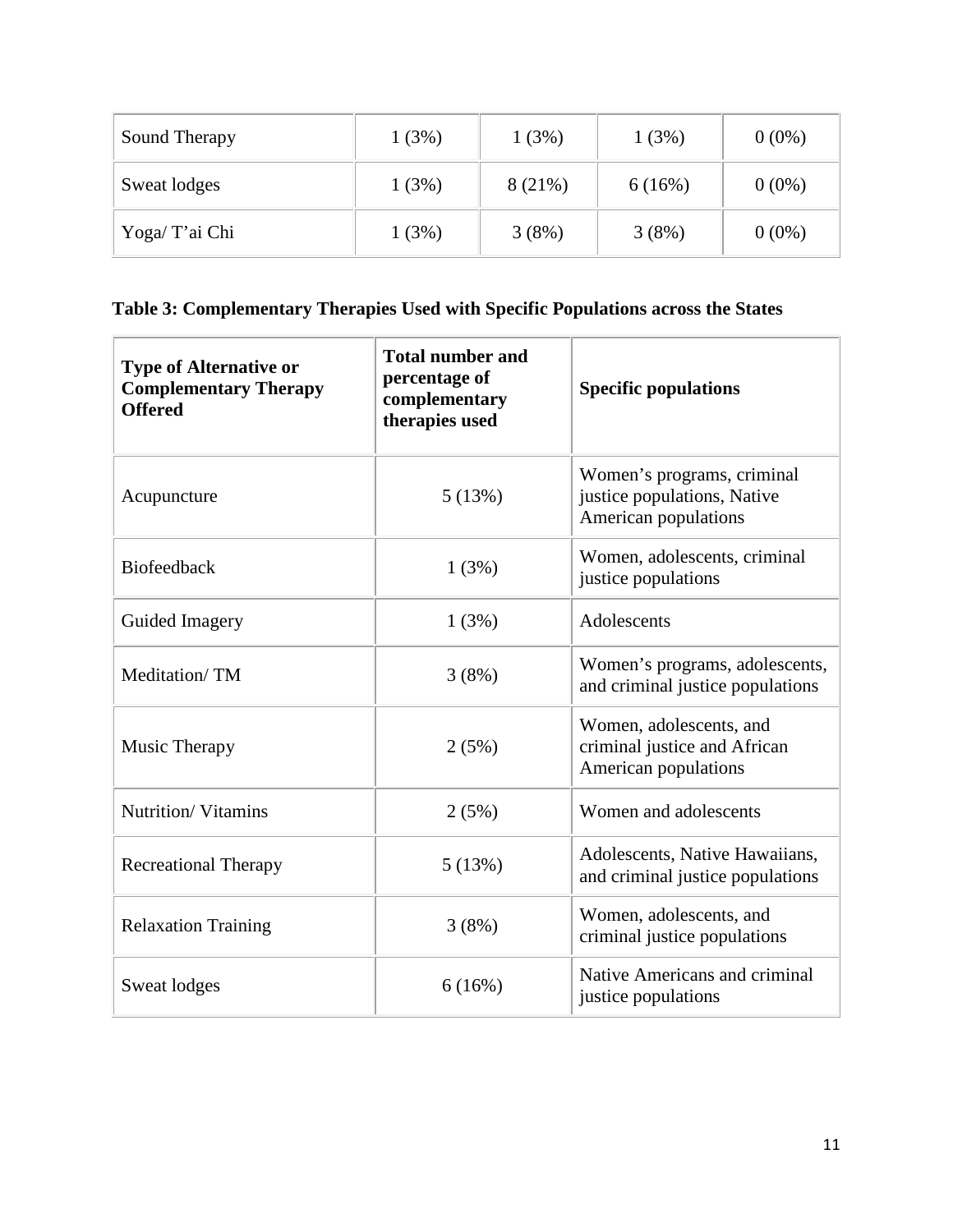#### **Table 4: Major Expectations Driving the Use of Alternative /Complementary Therapies across the States**

| <b>Expectations with the Use of</b><br><b>Alternative/Complementary Therapy</b> | <b>Number and Percentage of Selections</b> |
|---------------------------------------------------------------------------------|--------------------------------------------|
| I <sup>st</sup> Choice                                                          |                                            |
| Improved retention                                                              | 6(16%)                                     |
| Holistic philosophy                                                             | $4(11\%)$                                  |
| Improved client treatment outcomes                                              | 3(8%)                                      |
| Cultural sensitivity                                                            | 2(5%)                                      |
| Relaxation/Stress management                                                    | 2(5%)                                      |
| Spirituality                                                                    | 1(3%)                                      |
| Integrated medicine trend                                                       | 1(3%)                                      |
| Acupuncture                                                                     | 1(3%)                                      |
| Funding                                                                         | 1(3%)                                      |
| Multidimensional treatment approach                                             | 1(3%)                                      |
| 2 <sup>nd</sup> Choice                                                          |                                            |
| Holistic philosophy                                                             | $4(11\%)$                                  |
| Improved client treatment outcomes                                              | $4(11\%)$                                  |
| Improved retention                                                              | 3(8%)                                      |
| Improved client needs                                                           | 3(8%)                                      |
| Rules for recreational therapy                                                  | 1(3%)                                      |
| Clinical relevance                                                              | 1(3%)                                      |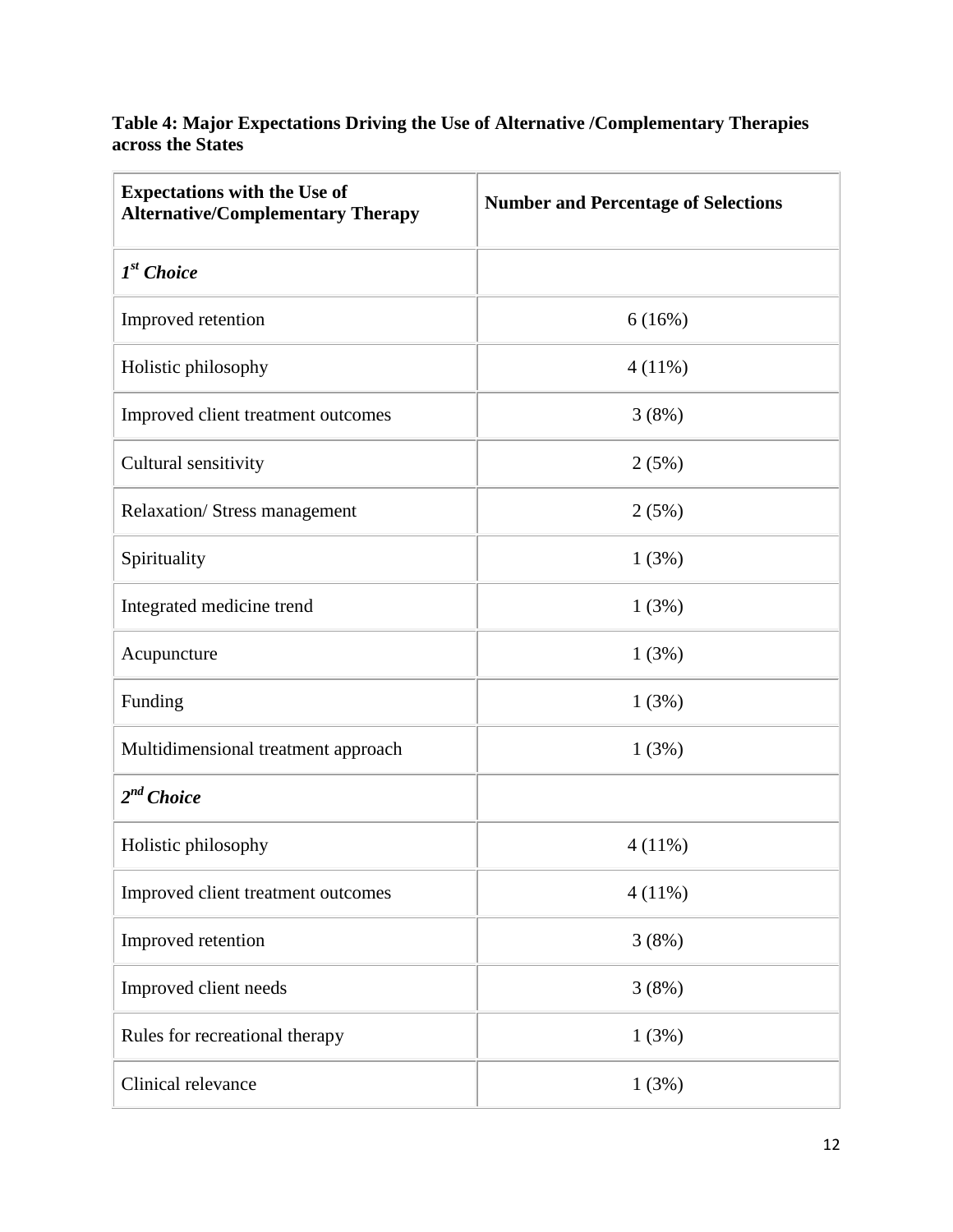| Individual treatment plans                                   | 1(3%)                                      |
|--------------------------------------------------------------|--------------------------------------------|
| 3 <sup>rd</sup> Choice                                       |                                            |
| Holistic philosophy                                          | 2(5%)                                      |
| Cultural sensitivity                                         | 2(5%)                                      |
| Improved retention                                           | 2(5%)                                      |
| Anxiety reduction                                            | 1(3%)                                      |
| <b>Choice of Alternative/Complementary</b><br><b>Therapy</b> | <b>Number and Percentage of Selections</b> |
| $3rd$ Choice, continued                                      |                                            |
| Increased options for clients                                | 1(3%)                                      |
| Improved client management                                   | 1(3%)                                      |
| Better medical compliance                                    | 1(3%)                                      |
| Supportive of goals of major treatment<br>modalities         | 1(3%)                                      |
| 4 <sup>th</sup> Choice                                       |                                            |
| Gender specific                                              | 1(3%)                                      |
| Holistic approach                                            | 1(3%)                                      |
| Relapse prevention                                           | 1(3%)                                      |
| Stress release                                               | 1(3%)                                      |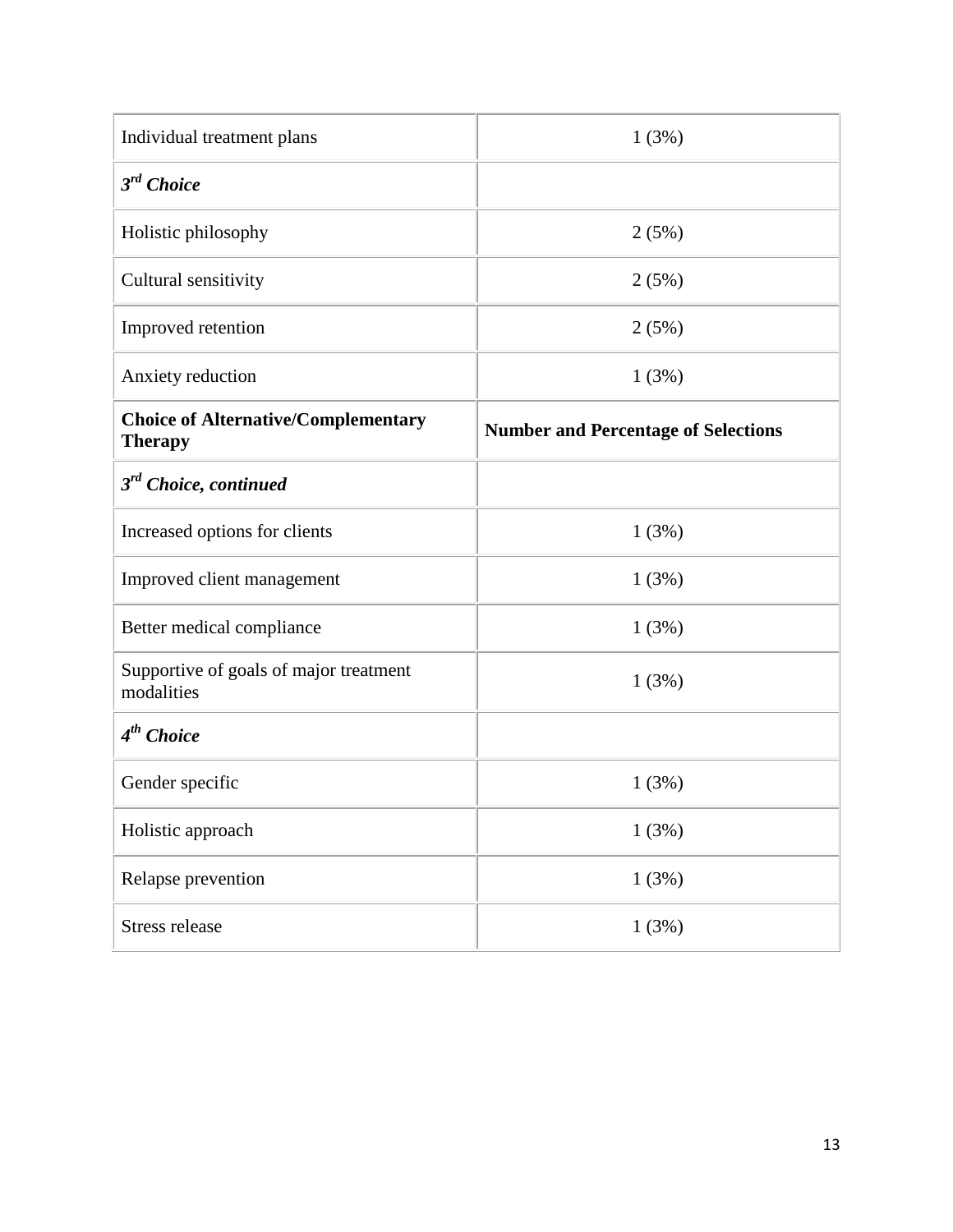**Table 5: Major Challenges to the Use of Alternative /Complementary Therapies across the States**

| <b>Challenges with the Use of</b><br><b>Alternative/Complementary Therapy</b>             | <b>Number and Percentage of Selections</b> |
|-------------------------------------------------------------------------------------------|--------------------------------------------|
| I <sup>st</sup> Choice                                                                    |                                            |
| Lack of trained personnel                                                                 | 8(21%)                                     |
| Lack of reimbursement                                                                     | 7(18%)                                     |
| Lack of research/data                                                                     | $4(11\%)$                                  |
| Lack of knowledge                                                                         | 2(5%)                                      |
| Lack of funding                                                                           | 2(5%)                                      |
| Lack of interest                                                                          | 1(3%)                                      |
| Resistance of certified acupuncturist to less<br>qualified persons performing acupuncture | 1(3%)                                      |
| 2 <sup>nd</sup> Choice                                                                    |                                            |
| Lack of reimbursement                                                                     | 6(16%)                                     |
| Lack of trained personnel                                                                 | 5(13%)                                     |
| Lack of funding                                                                           | 3(8%)                                      |
| Lack of research/data                                                                     | 2(5%)                                      |
| Lack of resources                                                                         | 2(5%)                                      |
| Lack of knowledge                                                                         | 1(3%)                                      |
| Lack of interest                                                                          | 1(3%)                                      |
| 3 <sup>rd</sup> Choice                                                                    |                                            |